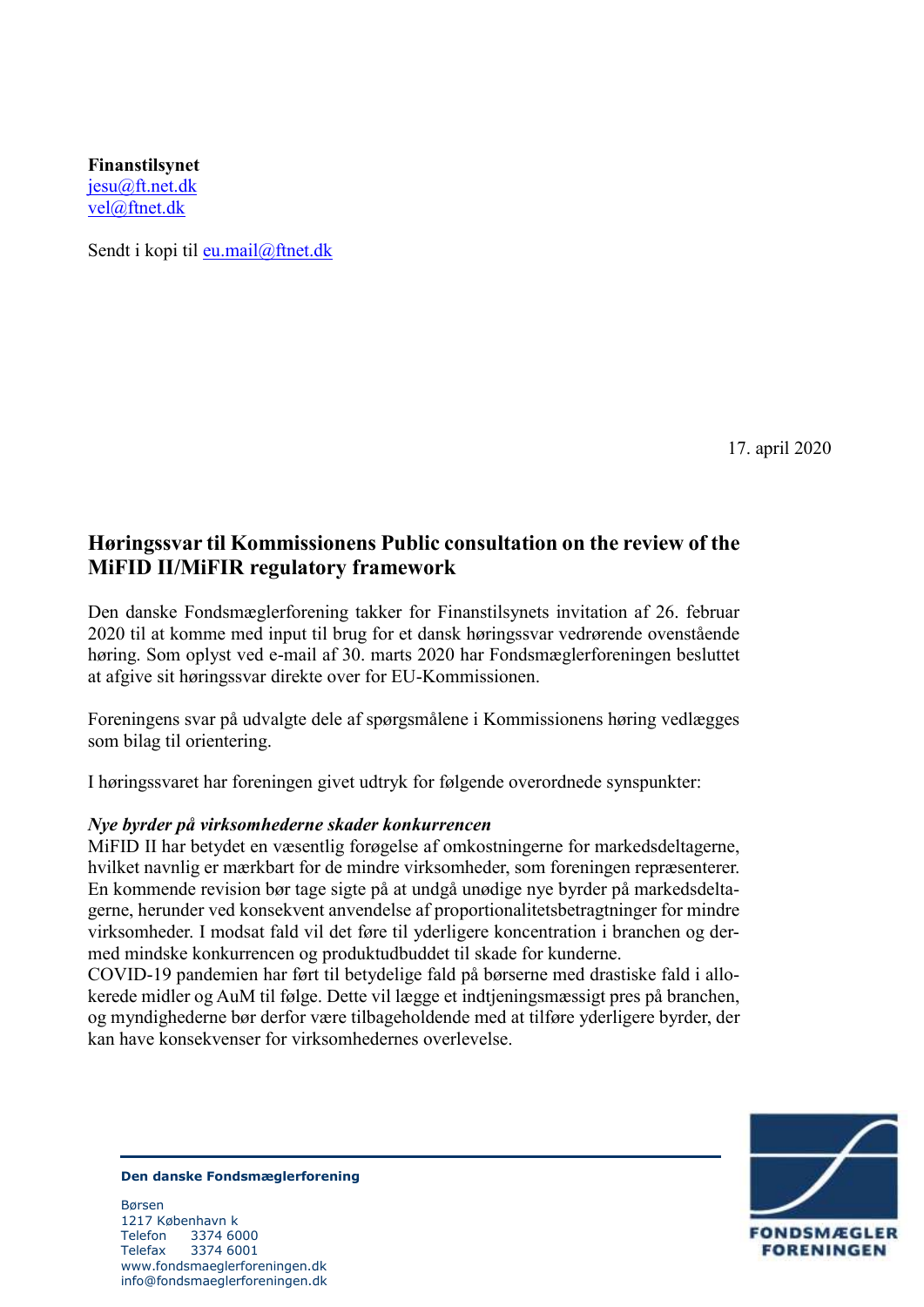## *Investorbeskyttelsesreglerne bør gennemgås*

Det bør sikres, at investorbeskyttelsesreglerne udfylder et behov, der modsvarer de byrder, der påføres virksomhederne. MiFID II har navnlig i henseende til reglerne om inducements og product governance betydet nye væsentlige administrative byrder for virksomhederne, hvilket igen har medført en reduktion i det faktiske udbud over for kunderne. Navnlig i forhold til de af foreningens medlemmer, der distribuerer/forvalter kollektive investeringsordninger, vurderes det, at MiFID II i visse tilfælde har betydet en forringelse af adgangen til distribution til skade for konkurrencen mellem forskellige produktudbydere.

## *Kvalitet i reguleringen skal sikres*

Visse nye dele af MiFID II var præget af retsusikkerhed for virksomhederne på tidspunktet for ikrafttræden. Dette førte til øgede compliance-risici og omkostninger i virksomhedernes implementering. Fremtidige ændringer bør være mere gennemarbejdede, og implementeringstiderne bør være længere.

Foreningen står til rådighed, hvis Finanstilsynet har spørgsmål til høringssvaret afgivet over for Kommissionen.

Med venlig hilsen

Marianne Settnes bestyrelsesformand

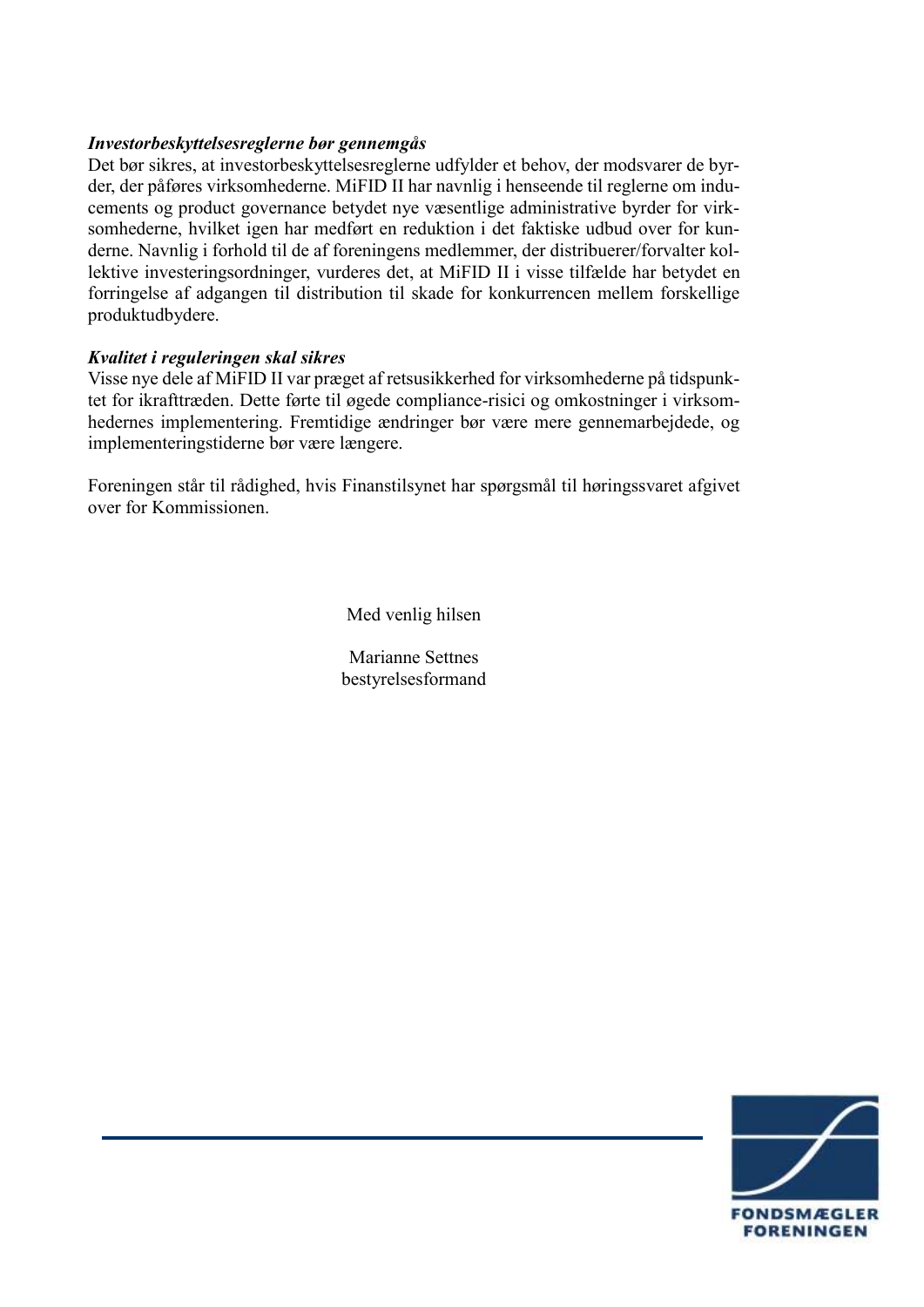**Public consultation on the review of the MiFID II/MiFiD regulatory framework**

| <b>Topic/Question</b> |                                                                                                                                                                            | Answer                                                                                                                                                                                                                                                                                                                                                                                                                                                                                                                                                                                                                                                                                                                                                |
|-----------------------|----------------------------------------------------------------------------------------------------------------------------------------------------------------------------|-------------------------------------------------------------------------------------------------------------------------------------------------------------------------------------------------------------------------------------------------------------------------------------------------------------------------------------------------------------------------------------------------------------------------------------------------------------------------------------------------------------------------------------------------------------------------------------------------------------------------------------------------------------------------------------------------------------------------------------------------------|
| Question 1            | To what extent are you satisfied with your                                                                                                                                 | 1 - Very unsatisfied                                                                                                                                                                                                                                                                                                                                                                                                                                                                                                                                                                                                                                                                                                                                  |
|                       | overall experience with                                                                                                                                                    | 2 - Unsatisfied                                                                                                                                                                                                                                                                                                                                                                                                                                                                                                                                                                                                                                                                                                                                       |
|                       | the implementation of the MiFID II/MiFIR                                                                                                                                   | 3 - Neutral                                                                                                                                                                                                                                                                                                                                                                                                                                                                                                                                                                                                                                                                                                                                           |
|                       | framework?                                                                                                                                                                 | 4 - Satisfied                                                                                                                                                                                                                                                                                                                                                                                                                                                                                                                                                                                                                                                                                                                                         |
|                       |                                                                                                                                                                            | 5 - Very satisfied                                                                                                                                                                                                                                                                                                                                                                                                                                                                                                                                                                                                                                                                                                                                    |
|                       |                                                                                                                                                                            | Don't know / no opinion / not relevant                                                                                                                                                                                                                                                                                                                                                                                                                                                                                                                                                                                                                                                                                                                |
| Question 1.1          | Please explain your answer to question 1 and<br>specify in which areas would you consider the<br>opportunity (or need) for improvements:                                   | The implementation of MiFID II has been a substantial regulatory burden<br>on investment firms and is a barrier of entry for new market players. Our<br>members are among the smaller players in the market which do not<br>benefit from the economy of scale of larger firms. In our view, MiFID II is a<br>driver towards concentration which ultimately weakens competition.<br>Certain parts of the changes introduced by MiFID II (such as the rules on<br>product governance and inducements) were characterised by regulatory<br>uncertainty at the date of application in member states, leading to<br>confusion and inefficiency in market participants' implementation<br>processes. A longer transition period might have been beneficial. |
| Question 2            | Please specify to what extent you agree with<br>the statements below regarding the overall<br>experience with the implementation of the<br>MiFID II / MiFIR framework?     |                                                                                                                                                                                                                                                                                                                                                                                                                                                                                                                                                                                                                                                                                                                                                       |
|                       | The EU intervention has been successful in<br>achieving or progressing towards its MiFID II<br>/MiFIR objectives (fair, transparent, efficient<br>and integrated markets). | 3 - neutral                                                                                                                                                                                                                                                                                                                                                                                                                                                                                                                                                                                                                                                                                                                                           |
|                       | The MiFID II/MiFIR costs and benefits are<br>balanced (in particular regarding the<br>regulatory burden).                                                                  | 2 - rather not agree                                                                                                                                                                                                                                                                                                                                                                                                                                                                                                                                                                                                                                                                                                                                  |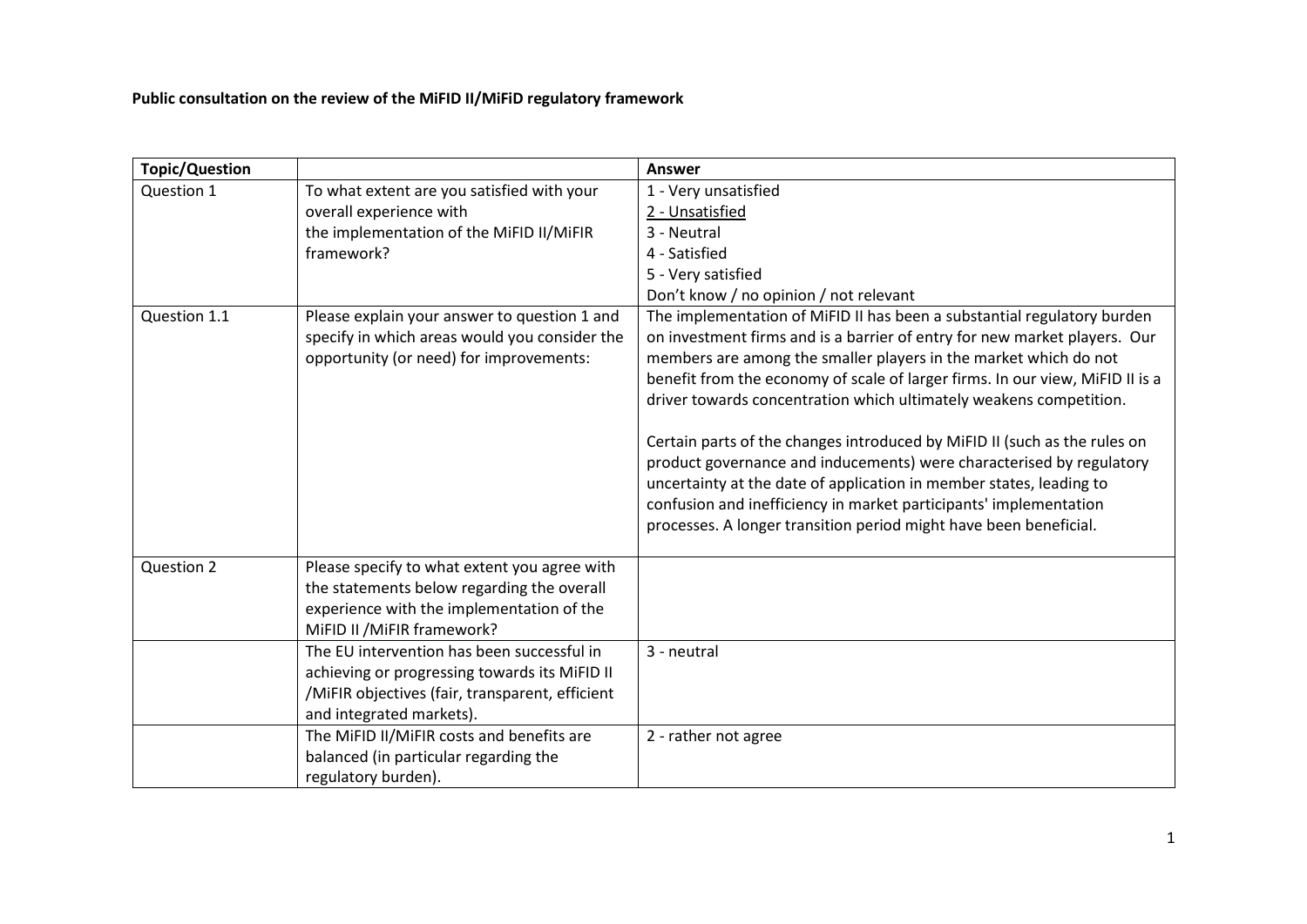|              | The different components of the framework<br>operate well together to achieve the MiFID<br>II/MiFIR objectives.                                  | 3 - neutral                                                                                                                                                                                                                                                                                                                                                                                                                                                         |
|--------------|--------------------------------------------------------------------------------------------------------------------------------------------------|---------------------------------------------------------------------------------------------------------------------------------------------------------------------------------------------------------------------------------------------------------------------------------------------------------------------------------------------------------------------------------------------------------------------------------------------------------------------|
|              | The MiFID II/MiFIR objectives correspond with<br>the needs and problems in EU financial<br>markets.                                              | 4 - rather agree                                                                                                                                                                                                                                                                                                                                                                                                                                                    |
|              | The MiFID II/MiFIR has provided EU added<br>value.                                                                                               | 3 - neutral                                                                                                                                                                                                                                                                                                                                                                                                                                                         |
| Question 2.1 | Please provide qualitative elements to explain<br>your answers to question 2:                                                                    | The integration of markets has generally benefited from the use of<br>regulations instead of directives, leaving less room for differences<br>between member states, an important exemption being the rules on<br>inducements.<br>MiFID II has been a cost driver, especially for smaller market players such<br>as our members. We do not think that the right balance between investor<br>protection and the cost of regulation has been stroke in all instances. |
| Question 3   | Do you see impediments to the effective<br>implementation of MiFIDII/MiFIR arising from<br>national legislation or existing market<br>practices? | 1 - Not at all<br>2 - Not really<br>3 - Neutral<br>4 - Partially<br>5 - Totally<br>Don't know / no opinion / not relevant                                                                                                                                                                                                                                                                                                                                           |
| Question 3.1 | Please explain your answer to question 3:                                                                                                        | In certain areas regulated by directives, investment firms experience<br>impediments to cross-border activities. This is particularly the case in<br>relation to the rules on inducements where national transposition and<br>practices differ. E.g. firms purchasing research for the purpose of portfolio<br>management in several jurisdiction may need to apply the highest<br>common denominator on the regulatory side.                                       |
| Question 4   | Do you believe that MiFID II/MiFIR has<br>increased pre- and posttrade transparency for<br>financial instruments in the EU?                      | 1 - Not at all<br>2 - Not really<br>3 - Neutral<br>4 - Partially<br>5 - Totally<br>Don't know / no opinion / not relevant                                                                                                                                                                                                                                                                                                                                           |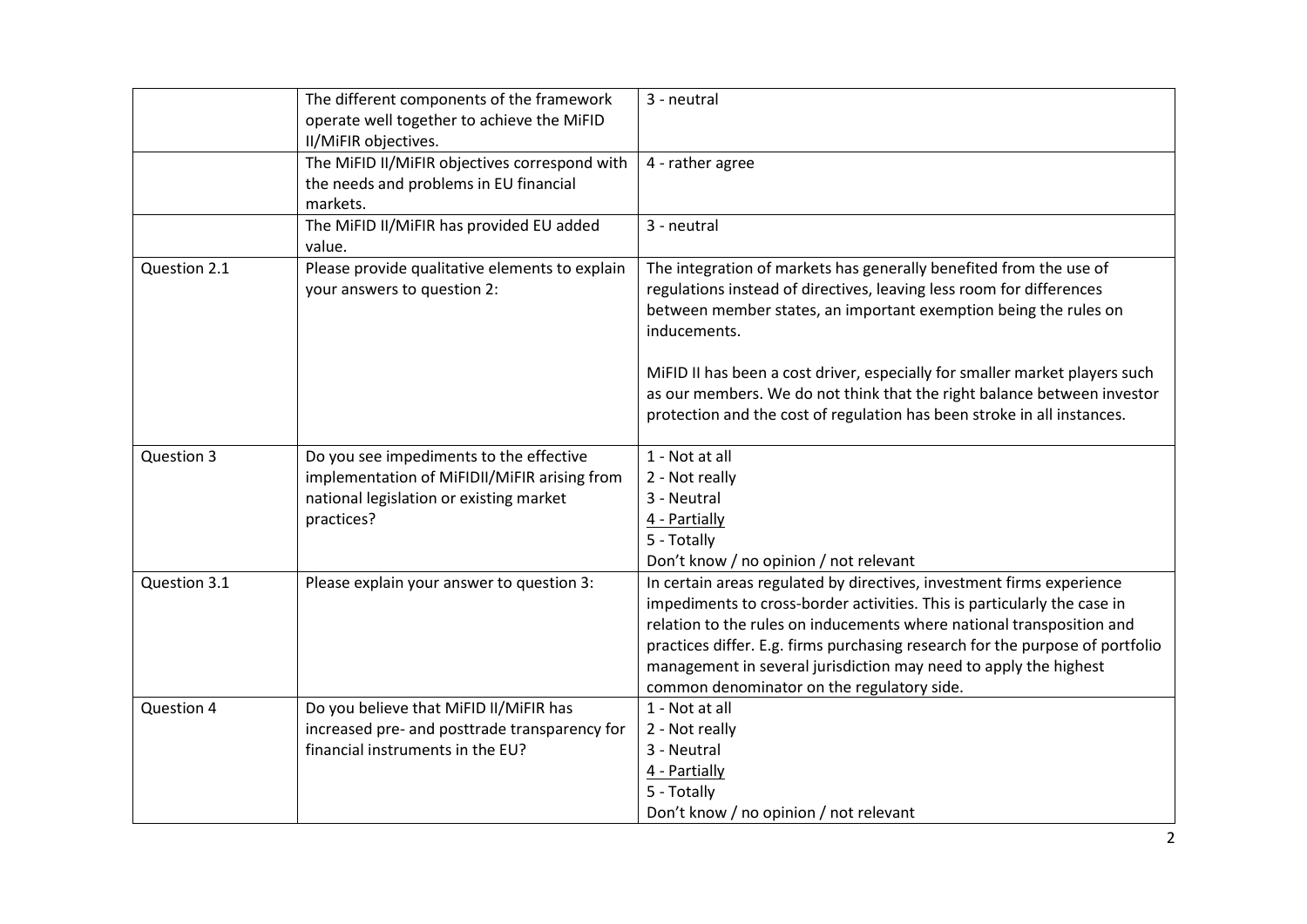| Question 4.1      | Please explain your answer to question 4:    | Please refer to our answer in relation to the EU consolidated tape.         |
|-------------------|----------------------------------------------|-----------------------------------------------------------------------------|
| Question 5        | Do you believe that MiFID II/MiFIR has       | 1 - Not at all                                                              |
|                   | levelled the playing field between different | 2 - Not really                                                              |
|                   | categories of execution venues such as, in   | 3 - Neutral                                                                 |
|                   | particular, trading venues and investment    | 4 - Partially                                                               |
|                   | firms operating as systematic internalisers? | 5 - Totally                                                                 |
|                   |                                              | Don't know / no opinion / not relevant                                      |
| Question 5.1      | Please explain your answer to question 5:    |                                                                             |
| Question 6        | Have you identified barriers that would      | 1 - Not at all                                                              |
|                   | prevent investors from accessing the widest  | 2 - Not really                                                              |
|                   | possible range of financial instruments      | 3 - Neutral                                                                 |
|                   | meeting their investment needs?              | 4 - Partially                                                               |
|                   |                                              | 5 - Totally                                                                 |
|                   |                                              | Don't know / no opinion / not relevant                                      |
| Question 6.1      | If you have identified such barriers, please | Regulatory burdens to firms.                                                |
|                   | explain what they                            |                                                                             |
|                   | would be:                                    |                                                                             |
| Question 6.1      | Please explain your answer to question 6:    | The costs related to investor protection regulation, in particular with     |
|                   |                                              | respect to product governance, lead firms to exclude financial instruments  |
|                   |                                              | from their product range available to clients. Please refer to our answer   |
|                   |                                              | regarding investor protection.                                              |
| The establishment |                                              | The Danish Association of Asset Management and Investment Firms             |
| of an EU          |                                              | strongly supports looking into the possibility of an EU consolidated tape.  |
| consolidated tape |                                              |                                                                             |
|                   |                                              | For our members, the costs of getting access to the market data necessary   |
|                   |                                              | to carry out services to our clients and fulfilling regulatory requirements |
|                   |                                              | are substantial. The supply of market data is characterized by few          |
|                   |                                              | dominant players, a lack of competition and unfair prizing models which     |
|                   |                                              | ultimately increase costs to our clients.                                   |
|                   |                                              |                                                                             |
|                   |                                              | In the construction of a future model for a consolidated tape, the          |
|                   |                                              | following should be taken into account:                                     |
|                   |                                              |                                                                             |
|                   |                                              | In carrying out their business, investment firms and credit                 |
|                   |                                              | institutions have a need for data not only concerning financial             |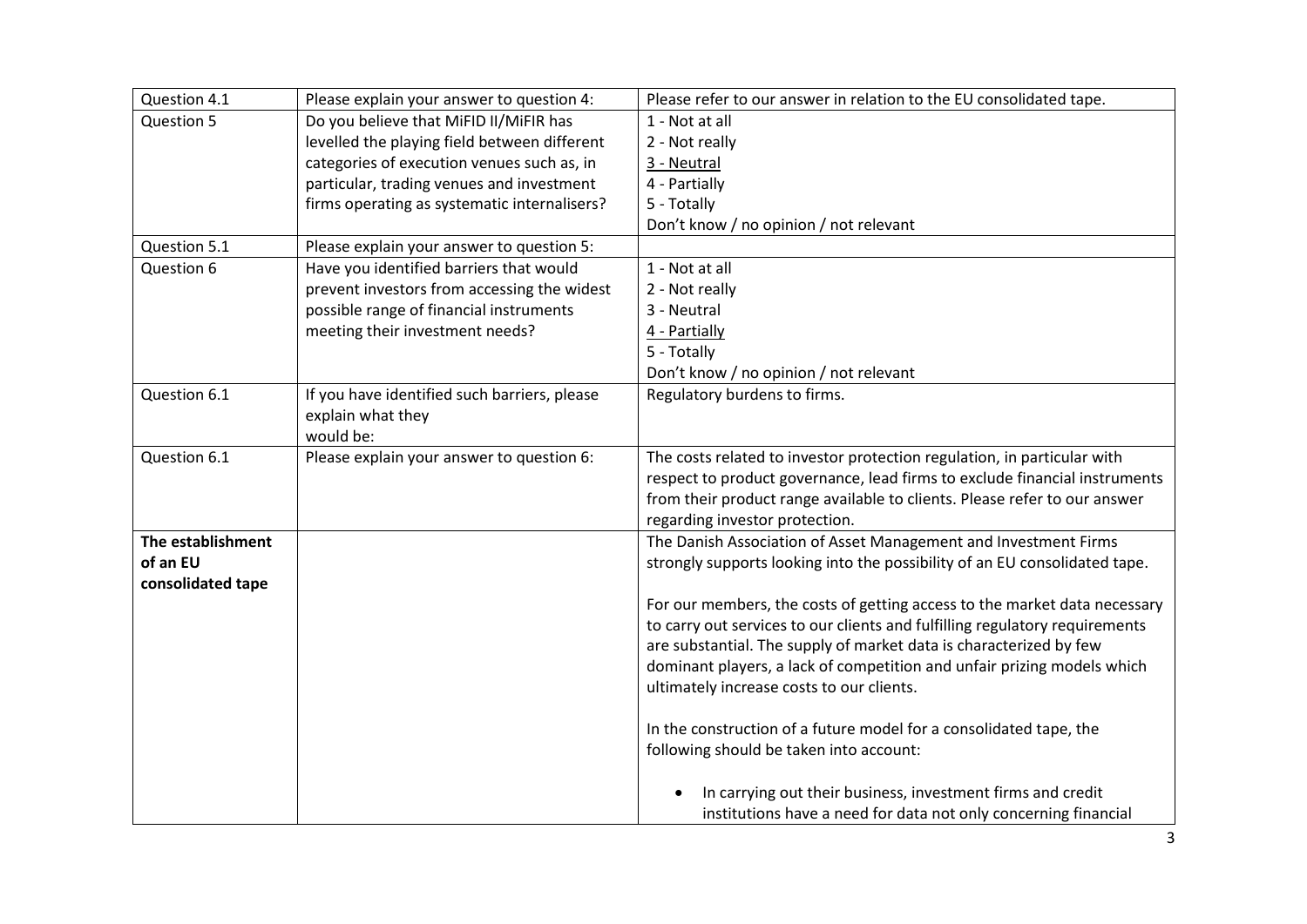|                            |                                                                                                                                                                  | instruments traded or listed within the EU but also concerning<br>markets outside of the EU. Unless this aspect is addressed,<br>excessive data prices will continue to hamper the functioning of<br>the markets and damage both the industry and end users of<br>investment services.<br>The need for data is not limited to equities but does also include<br>other types of financial instruments within the scope of<br>investment services and activities.<br>In relation to transparency, a well functioning Consolidated Tape is<br>also important in the Non-equity space, where the transparency<br>haven't improved at all after the implementation of MiFIR/MiFID<br>II. This is mainly due to the granting of waiwers, which should be a<br>part of this review as well, even though there are no direct<br>questions in relation to this.<br>In order not to be counterproductive, new administrative<br>requirements implying costs to investment firms delivering data<br>should be calibrated in close dialogue with the industry. |
|----------------------------|------------------------------------------------------------------------------------------------------------------------------------------------------------------|----------------------------------------------------------------------------------------------------------------------------------------------------------------------------------------------------------------------------------------------------------------------------------------------------------------------------------------------------------------------------------------------------------------------------------------------------------------------------------------------------------------------------------------------------------------------------------------------------------------------------------------------------------------------------------------------------------------------------------------------------------------------------------------------------------------------------------------------------------------------------------------------------------------------------------------------------------------------------------------------------------------------------------------------------|
| <b>Investor protection</b> |                                                                                                                                                                  |                                                                                                                                                                                                                                                                                                                                                                                                                                                                                                                                                                                                                                                                                                                                                                                                                                                                                                                                                                                                                                                    |
| Question 31                | Please specify to what extent you agree with<br>the statements<br>below regarding the experience with the<br>implementation of the investor<br>protection rules? |                                                                                                                                                                                                                                                                                                                                                                                                                                                                                                                                                                                                                                                                                                                                                                                                                                                                                                                                                                                                                                                    |
|                            | The EU intervention has been<br>successful in achieving or<br>progressing towards more investor<br>protection.                                                   | 3 - Neutral                                                                                                                                                                                                                                                                                                                                                                                                                                                                                                                                                                                                                                                                                                                                                                                                                                                                                                                                                                                                                                        |
|                            | The MiFID II/MiFIR costs and<br>benefits are balanced (in particular<br>regarding the regulatory burden).                                                        | 2 - Rather not agree                                                                                                                                                                                                                                                                                                                                                                                                                                                                                                                                                                                                                                                                                                                                                                                                                                                                                                                                                                                                                               |
|                            | The different components of the<br>framework operate well together to<br>achieve more investor protection.                                                       | 4 - Rather agree                                                                                                                                                                                                                                                                                                                                                                                                                                                                                                                                                                                                                                                                                                                                                                                                                                                                                                                                                                                                                                   |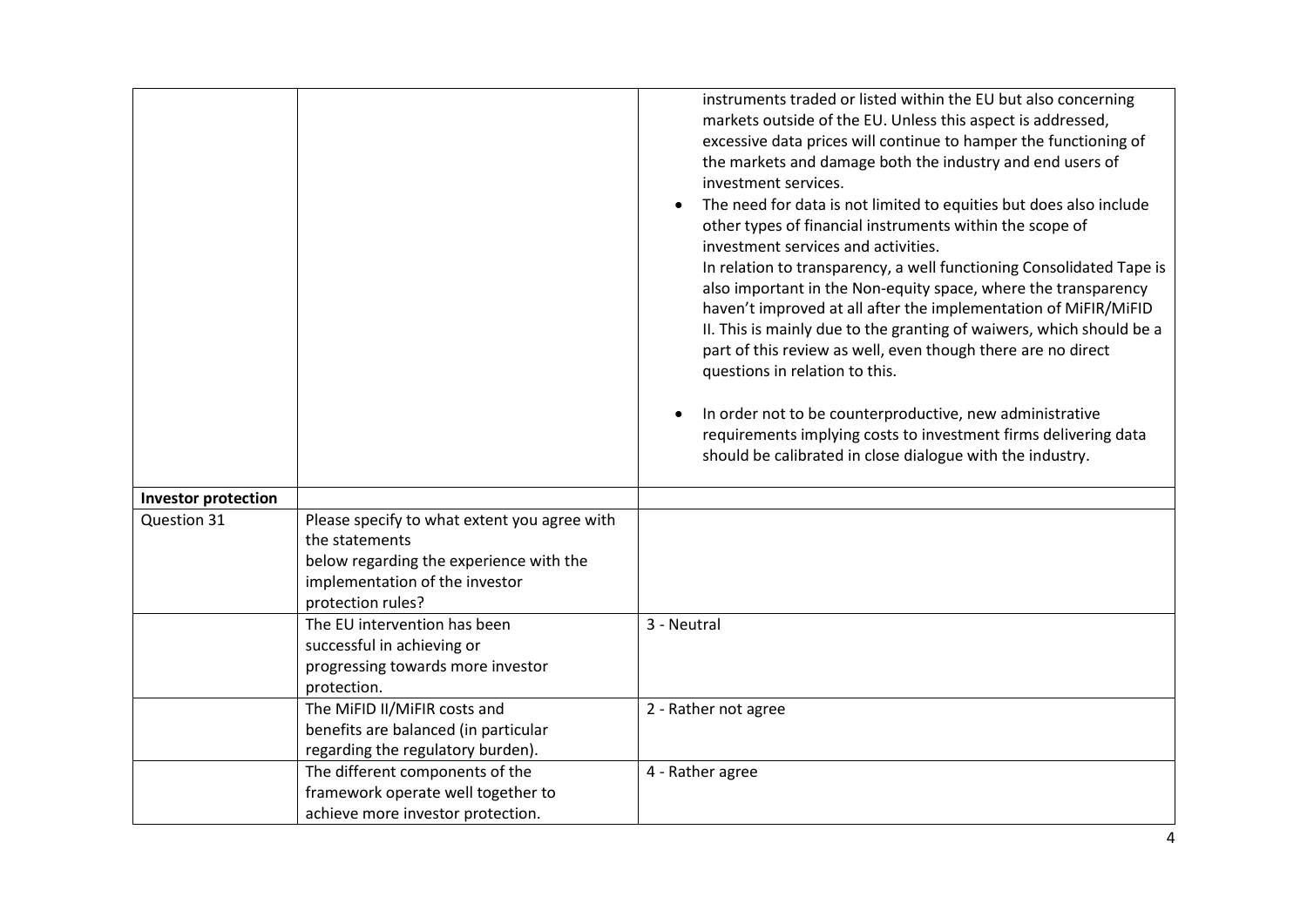|               | More investor protection corresponds<br>with the needs and problems in EU<br>financial markets.                                                                             | 2 - Rather not agree                                                                                                                                                                                                                                                                                                                                                                                                                                                                                                                                                                                                                                                                                                                                                              |
|---------------|-----------------------------------------------------------------------------------------------------------------------------------------------------------------------------|-----------------------------------------------------------------------------------------------------------------------------------------------------------------------------------------------------------------------------------------------------------------------------------------------------------------------------------------------------------------------------------------------------------------------------------------------------------------------------------------------------------------------------------------------------------------------------------------------------------------------------------------------------------------------------------------------------------------------------------------------------------------------------------|
|               | The investor protection rules in<br>MiFID II/MiFIR have provided EU<br>added value.                                                                                         | 3 - Neutral                                                                                                                                                                                                                                                                                                                                                                                                                                                                                                                                                                                                                                                                                                                                                                       |
| Question 31.1 | Please provide both quantitative and<br>qualitative elements to explain your answer<br>and provide to the extent possible an<br>estimation of the benefits and costs. Where | The major changes in the field of investor protection from MIFID I to MiFID<br>II are found within the rules on inducements, the product governance<br>rules and the rules on best execution.                                                                                                                                                                                                                                                                                                                                                                                                                                                                                                                                                                                     |
|               | possible, please provide figures broken down<br>by categories such as IT, organisational<br>arrangements, HR etc.                                                           | The rules on inducements have carried substantial administrative costs to<br>the industry. We do not find these to be balanced towards the objective.<br>The changes have pushed the industry to exclude especially smaller clients<br>from access to services formerly provided to them. At the same time, the<br>regulatory burdens have squeezed smaller providers, with a negative<br>impact on the competition and ultimately the end clients. In this respect,<br>the MiFID II inducements framework has turned out counterproductive.                                                                                                                                                                                                                                      |
|               |                                                                                                                                                                             | The rules on product governance require a comprehensive governance set<br>up for investment firms. We find that the initial goal of avoiding mis-selling<br>of products could have been better targeted at specific types of financial<br>instruments instead of the entire spectrum of financial instruments and by<br>focussing on information to investors. The current set up seems<br>disproportionate in its inclusion of plain vanilla instruments such as equity<br>and units in UCITS. Furthermore, the rules have not sufficiently addressed<br>the practical aspects of the exchange of information between product<br>developers and distributors. As a result, many investment firms and credit<br>institutions have reduced the product range available to clients. |
|               |                                                                                                                                                                             | Both the rules on inducements and on product governance are still largely<br>regulated by Directives instead of Regulations, leaving room for different<br>transposition by EU member states and hampering cross border activities<br>and competition of firms.                                                                                                                                                                                                                                                                                                                                                                                                                                                                                                                   |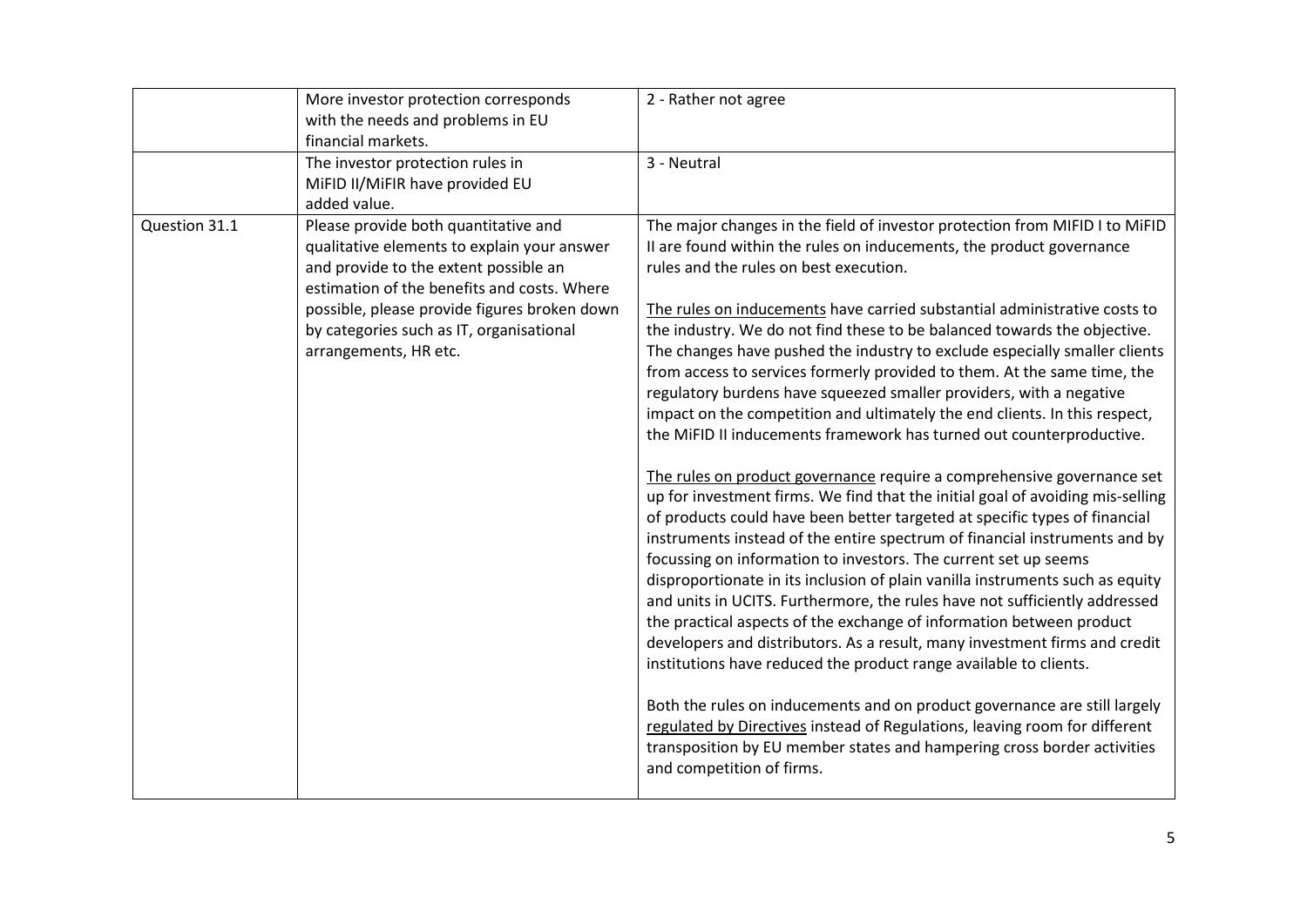|               |                                                                                                                | Regarding the requirements to execution reports, the transparency<br>requirements introduced by MiFID II are in our experience largely without<br>value to clients as there is no actual demand for the reports on execution<br>venues to be published.                                                                                                                                                |
|---------------|----------------------------------------------------------------------------------------------------------------|--------------------------------------------------------------------------------------------------------------------------------------------------------------------------------------------------------------------------------------------------------------------------------------------------------------------------------------------------------------------------------------------------------|
|               |                                                                                                                |                                                                                                                                                                                                                                                                                                                                                                                                        |
|               |                                                                                                                | Finally, we note that UCITS management companies and AIF Managers<br>providing individual portfolio management, investment advice and<br>reception and transmission of orders are still regulated by MiFID I rules.<br>This leaves clients with different levels of protection depending on the<br>type of service provider. We therefore find that a level playing field should<br>be re-established. |
| Question 32   | Which MiFID II/MiFIR requirements should be                                                                    | Product and governance requirements: Yes                                                                                                                                                                                                                                                                                                                                                               |
|               | amended in order to ensure that simple<br>investment products are more easily<br>accessible to retail clients? | Costs and charges requirements: No                                                                                                                                                                                                                                                                                                                                                                     |
|               |                                                                                                                | Conduct requirements: No                                                                                                                                                                                                                                                                                                                                                                               |
|               |                                                                                                                | Other: No                                                                                                                                                                                                                                                                                                                                                                                              |
|               | Please specify which other MiFID II/MiFIR<br>requirements should be amended:                                   | N/A                                                                                                                                                                                                                                                                                                                                                                                                    |
| Question 32.1 | Please explain your answer to question 32:                                                                     | Please refer to our answer to question 31.1.                                                                                                                                                                                                                                                                                                                                                           |
| Question 33   | Do you agree that the MiFID II/MiFIR                                                                           | 1 - Disagree                                                                                                                                                                                                                                                                                                                                                                                           |
|               | requirements provide adequate protection for                                                                   | 2 - Rather not agree                                                                                                                                                                                                                                                                                                                                                                                   |
|               | retail investors regarding complex products?                                                                   | 3 - Neutral                                                                                                                                                                                                                                                                                                                                                                                            |
|               |                                                                                                                | 4 - Rather agree                                                                                                                                                                                                                                                                                                                                                                                       |
|               |                                                                                                                | 5 - Fully agree                                                                                                                                                                                                                                                                                                                                                                                        |
|               |                                                                                                                | Don't know / no opinion / not relevant                                                                                                                                                                                                                                                                                                                                                                 |
| Question 33.1 | If your answer to question 33 is on the<br>negative side, please                                               | We would favour the simpler model.                                                                                                                                                                                                                                                                                                                                                                     |
|               | indicate in the text box which amendments                                                                      |                                                                                                                                                                                                                                                                                                                                                                                                        |
|               | you would like to see introduced                                                                               |                                                                                                                                                                                                                                                                                                                                                                                                        |
|               | to ensure that retail investors receive                                                                        |                                                                                                                                                                                                                                                                                                                                                                                                        |
|               | adequate protection when purchasing                                                                            |                                                                                                                                                                                                                                                                                                                                                                                                        |
|               | products considered as complex under MiFID                                                                     |                                                                                                                                                                                                                                                                                                                                                                                                        |
|               | II/MiFIR:                                                                                                      |                                                                                                                                                                                                                                                                                                                                                                                                        |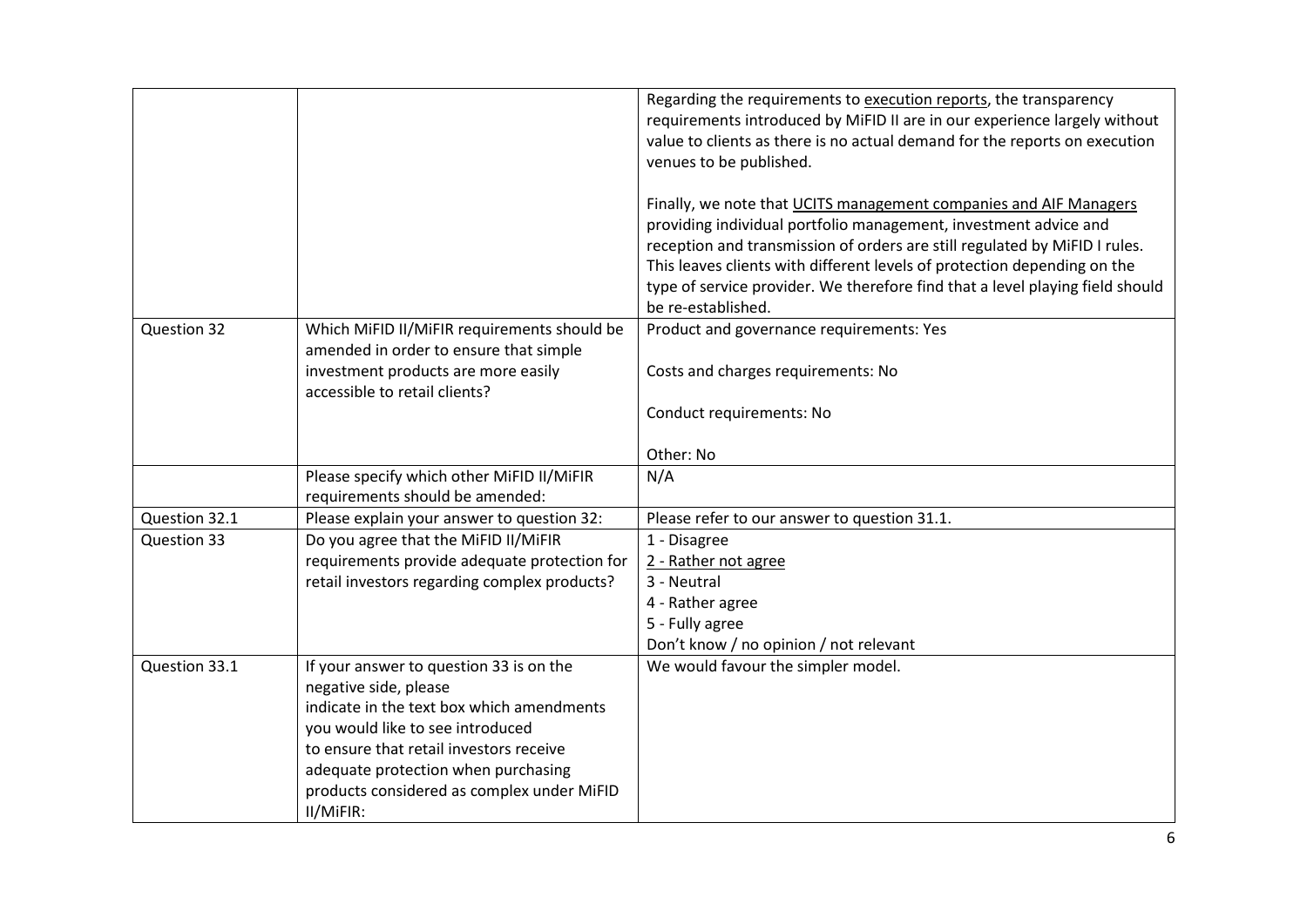|               | Please explain your answer to question 33:                                                                                                                                                                                          | We find that the current model to be complicated and difficult to apply.<br>The model increases the costs and may as a result limit the range of<br>products available to investors.                                                                                                                                                                                                                                         |
|---------------|-------------------------------------------------------------------------------------------------------------------------------------------------------------------------------------------------------------------------------------|------------------------------------------------------------------------------------------------------------------------------------------------------------------------------------------------------------------------------------------------------------------------------------------------------------------------------------------------------------------------------------------------------------------------------|
| Question 34   | Should all clients, namely retail, professional<br>clients per se and on request and ECPs be<br>allowed to opt-out unilaterally from ex-ante<br>cost information obligations, and if so, under<br>which conditions?                 | Professional clients and ECPs should be exempted without specific<br>conditions.<br>Only ECPs should be able to opt-out unilaterally.<br>Professional clients and ECPs should be able to opt-out if specific<br>conditions are met.<br>All client categories should be able to opt out if specific conditions are<br>met.                                                                                                    |
|               | Please specify what is your other view on<br>whether all clients, namely retail, professional<br>clients per se and on request and ECPs should<br>be allowed to opt-out unilaterally from ex-<br>ante cost information obligations? | We do not find an opt-out regime to be of particular value in the case of<br>ECPs which should anyhow negotiate the terms applicable with the<br>investment firm.                                                                                                                                                                                                                                                            |
| Question 34.1 | Please explain your answer to question 34 and<br>in particular the conditions that should apply:                                                                                                                                    | In our view, the ECPs are capable of negotiating the terms with the<br>investment firms and should not been protection in this field.                                                                                                                                                                                                                                                                                        |
| Question 35   | Would you generally support a phase-out of<br>paper based information?                                                                                                                                                              | 1 - Do not support<br>2 - Rather not support<br>3 - Neutral<br>4 - Rather support<br>5 - Support completely<br>Don't know / no opinion / not relevant                                                                                                                                                                                                                                                                        |
| Question 35.1 | Please explain your answer to question 35:                                                                                                                                                                                          | The current rules make it possible for firms to offer different solutions,<br>both electronic formats and paper-based information. Even though most<br>firms have a preference for providing information in an electronic format,<br>flexibility will still be necessary to accommodate different situations (face-<br>to-face meetings versus in a distance client relationship) as well as<br>differences in client needs. |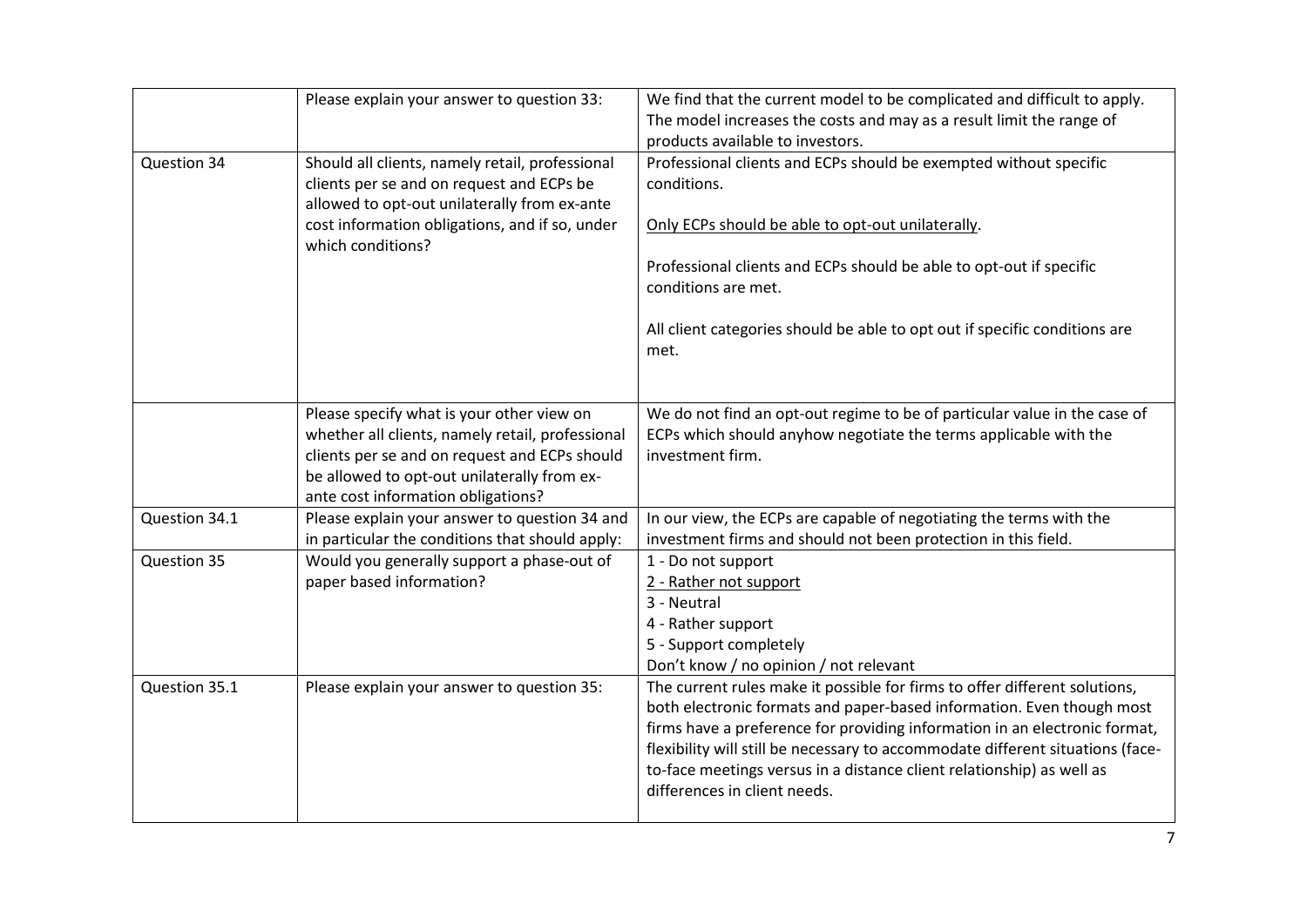| Question 36                  | How could a phase-out of paper-based<br>information be implemented?<br>Please specify in which other way could a                                                                                                          | General phase-out within the next 5 years<br>General phase out within the next 10 years<br>For retail clients, an explicit opt-out of the client shall be required.<br>For retail clients, a general phase out shall apply only if the retail client did<br>not expressively require paper based information<br>Other |
|------------------------------|---------------------------------------------------------------------------------------------------------------------------------------------------------------------------------------------------------------------------|-----------------------------------------------------------------------------------------------------------------------------------------------------------------------------------------------------------------------------------------------------------------------------------------------------------------------|
|                              | phase-out of paper-based<br>information be implemented?                                                                                                                                                                   |                                                                                                                                                                                                                                                                                                                       |
| Question 36.1                | Please explain your answer to question 36 and<br>indicate the<br>timing for such phase-out, the cost savings<br>potentially generated within your<br>firm and whether operational conditions<br>should be attached to it: |                                                                                                                                                                                                                                                                                                                       |
| Question 37                  | Would you support the development of an<br>EU-wide database (e.g. administered by<br>ESMA) allowing for the comparison between<br>different types of investment products<br>accessible across the EU?                     | 1 - Do not support<br>2 - Rather not support<br>3 - Neutral<br>4 - Rather support<br>5 - Support completely<br>Don't know / no opinion / not relevant                                                                                                                                                                 |
| Question 37.1                | Please explain your answer to question 37:                                                                                                                                                                                | We are not confident that the additional regulatory burdens implied for<br>firms when providing such information to a database would be justified by<br>the actual use by and benefit to investors.                                                                                                                   |
| Question 38                  | In your view, which products should be<br>prioritised to be included in an EU-wide<br>database?<br>Please specify what other products should be                                                                           | N/A<br>N/A                                                                                                                                                                                                                                                                                                            |
|                              | prioritised?                                                                                                                                                                                                              |                                                                                                                                                                                                                                                                                                                       |
| Question 38.1<br>Question 39 | Please explain your answer to question 38:<br>Do you agree that ESMA would be well placed                                                                                                                                 | Not relevant                                                                                                                                                                                                                                                                                                          |
|                              | to develop such a tool?                                                                                                                                                                                                   |                                                                                                                                                                                                                                                                                                                       |
| Question 39.1                | Please explain your answer to question 39:                                                                                                                                                                                | Please refer to our answer to question 37.                                                                                                                                                                                                                                                                            |
| Question 40                  | Do you consider that MiFID II/MiFIR can be                                                                                                                                                                                | 1 - Disagree                                                                                                                                                                                                                                                                                                          |
|                              | overly protective for retail clients who have                                                                                                                                                                             | 2 - Rather not agree                                                                                                                                                                                                                                                                                                  |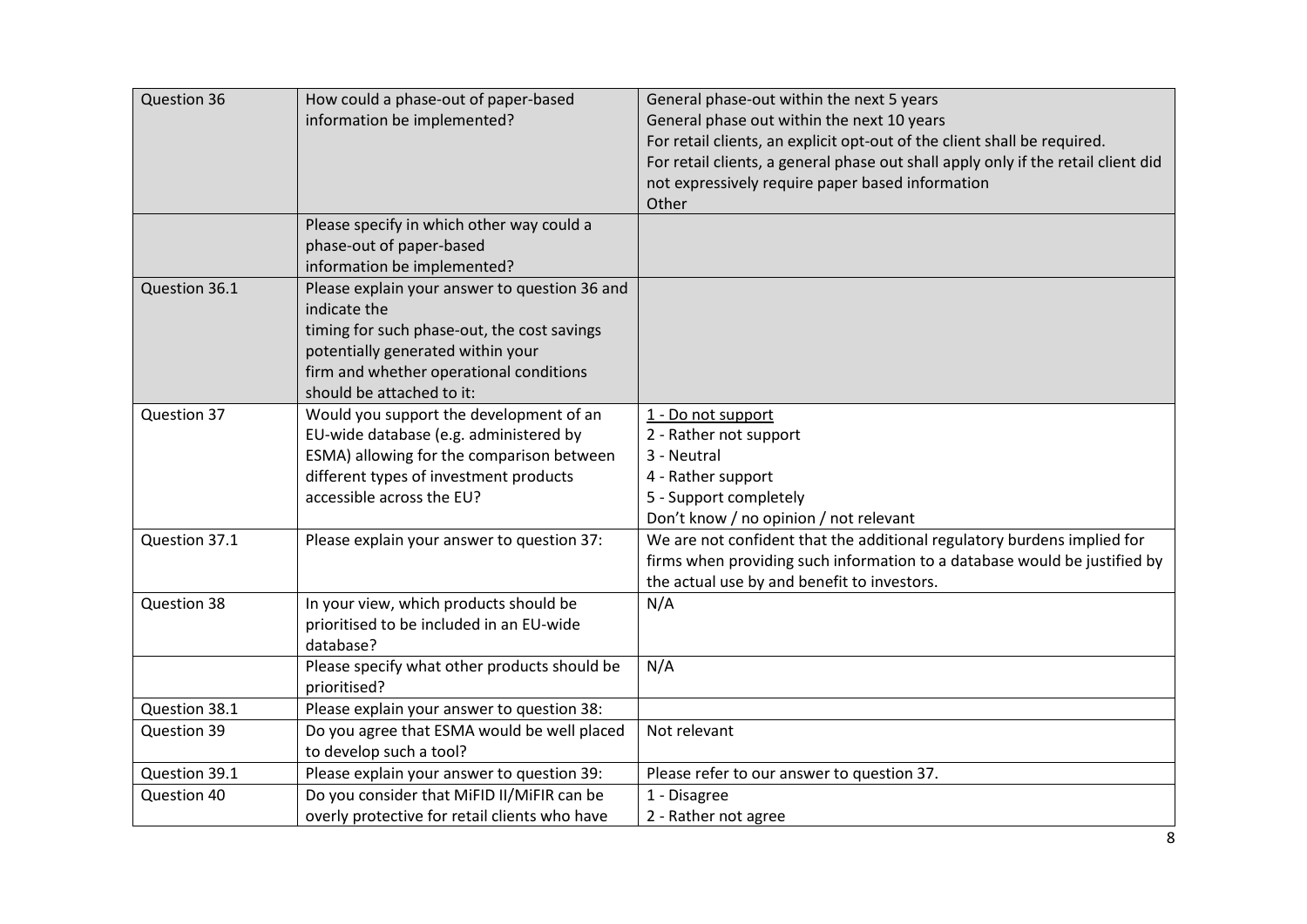|               | sufficient experience with financial markets   | 3 - Neutral                                                              |
|---------------|------------------------------------------------|--------------------------------------------------------------------------|
|               | and who                                        | 4 - Rather agree                                                         |
|               | could find themselves constrained by existing  | 5 - Fully agree                                                          |
|               | client classification rules?                   | Don't know / no opinion / not relevant                                   |
|               |                                                |                                                                          |
| Question 40.1 | Please explain your answer to question 40:     | MiFID's distinction between retail and professional clients deviates     |
|               |                                                | substantially from the distinction applied in other EU rules such as the |
|               |                                                | Consumer Credit Directive 2008/48/EC and the Consumer Rights Directive   |
|               |                                                | 2011/83/EU. In our view, other solutions should be explored.             |
| Question 41   | With regards to professional clients on        | 1 - Disagree                                                             |
|               | request, should the threshold for the client's | 2 - Rather not agree                                                     |
|               | instrument portfolio of EUR 500 000 (See       | 3 - Neutral                                                              |
|               | Annex II of MiFID II) be lowered?              | 4 - Rather agree                                                         |
|               |                                                | 5 - Fully agree                                                          |
|               |                                                | Don't know / no opinion / not relevant                                   |
| Question 41.1 | Please explain your answer to question 41:     | Please refer to our answer to question 40.1.                             |
| Question 42   | Would you see benefits in the creation of a    | 1 - Disagree                                                             |
|               | new category of semi-professionals clients     | 2 - Rather not agree                                                     |
|               | that would be subject to lighter rules?        | 3 - Neutral                                                              |
|               |                                                | 4 - Rather agree                                                         |
|               |                                                | 5 - Fully agree                                                          |
|               |                                                | Don't know / no opinion / not relevant                                   |
| Question 42.1 | Please explain your answer to question 42:     | Please refer to our answer to question 40.1.                             |
| Question 43   | What investor protection rules should be       | Suitability or appropriateness test                                      |
|               | mitigated or adjusted                          | Information provided on costs and charges                                |
|               | for semi-professionals clients?                | Product governance                                                       |
|               |                                                | Other                                                                    |
|               | Please specify what other investor protection  | N/A                                                                      |
|               | rules should be mitigated or                   |                                                                          |
|               | adjusted for semi-professionals clients?       |                                                                          |
| Question 43.1 | Please explain your answer to question 43:     | Please refer to our answer to question 40.1.                             |
| Question 44   | How would your answer to question 43           | Suitability or appropriateness tests would be more targeted and thus     |
|               | change your current operations, both in terms  | reduced in scope, both in terms of one-off resources and on-going.       |
|               | of time and resources allocated to the         |                                                                          |
|               | distribution process?                          |                                                                          |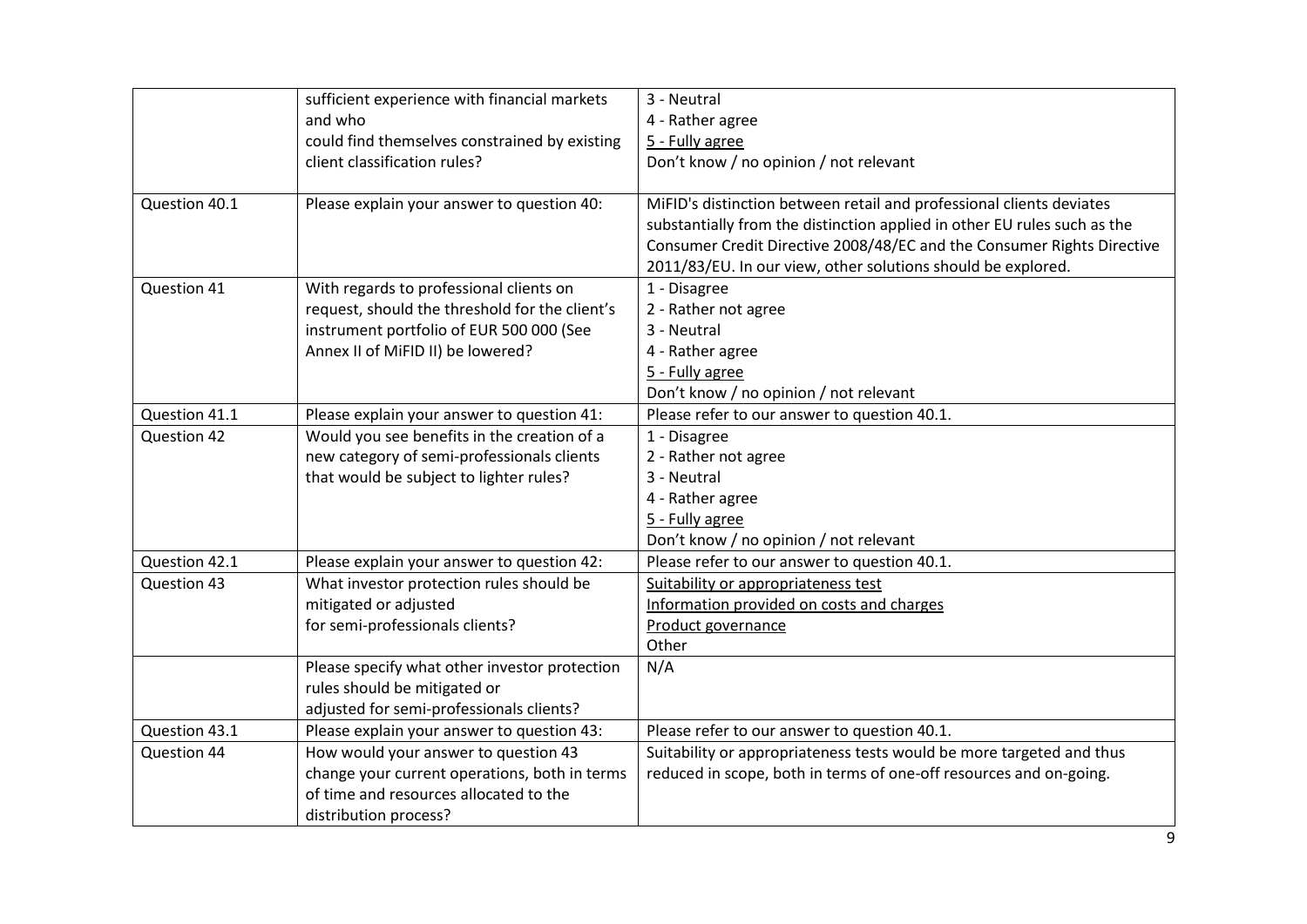|               | Please specify which changes are one-off and<br>which changes are recurrent:                       | The costs implied to the disclosure of cost and charges would depend on<br>the degree to which processes are automated at the level of each<br>investment firm and on whether the firm renders services to retail clients. |
|---------------|----------------------------------------------------------------------------------------------------|----------------------------------------------------------------------------------------------------------------------------------------------------------------------------------------------------------------------------|
| Question 45   | What should be the applicable criteria to<br>classify a client as a semi-professional client?      | Semi-professional clients should possess a minimum investable portfolio<br>of a certain amount (please specify and justify below).                                                                                         |
|               |                                                                                                    | Semi-professional clients should be identified by a stricter financial<br>knowledge test.                                                                                                                                  |
|               |                                                                                                    | Semi-professional clients should have experience working in the financial<br>sector or in fields that involve financial expertise.                                                                                         |
|               |                                                                                                    | Semi-professional clients should be subject to a one-off in-depth suitability<br>test that would not need to be repeated at the time of the investment.                                                                    |
|               |                                                                                                    | Other                                                                                                                                                                                                                      |
|               | Please specify what other criteria should be                                                       |                                                                                                                                                                                                                            |
|               | the one applicable to classify a client as a<br>semi-professional client:                          |                                                                                                                                                                                                                            |
| Question 45.1 | Please explain your answer to question 45 and                                                      | We find that a new regime should be as simple as possible in order not to                                                                                                                                                  |
|               | in particular the minimum amount that a retail                                                     | create new administrative costs for the industry.                                                                                                                                                                          |
|               | client should hold and any other applicable                                                        |                                                                                                                                                                                                                            |
|               | criteria you would find relevant to delineate<br>between retail and semiprofessional<br>investors: | We propose a minimum amount of EUR 100.000.                                                                                                                                                                                |
| Question 46   | Do you consider that the product governance                                                        | Yes.                                                                                                                                                                                                                       |
|               | requirements prevent retail clients from                                                           |                                                                                                                                                                                                                            |
|               | accessing products that would in principle be                                                      |                                                                                                                                                                                                                            |
|               | appropriate or suitable for them?                                                                  |                                                                                                                                                                                                                            |
| Question 46.1 | Please explain your answer to question 46:                                                         | Due to the administrative costs and compliance risks imposed on firms.<br>Please refer to our answer to question 31.1.                                                                                                     |
| Question 47   | Should the product governance rules under<br>MiFID II/MiFIR be simplified?                         | It should only apply to products to which retail clients can have access (i.e.<br>not for non-equities securities that are only eligible for qualified investors<br>or that have a minimum denomination of EUR 100.000).   |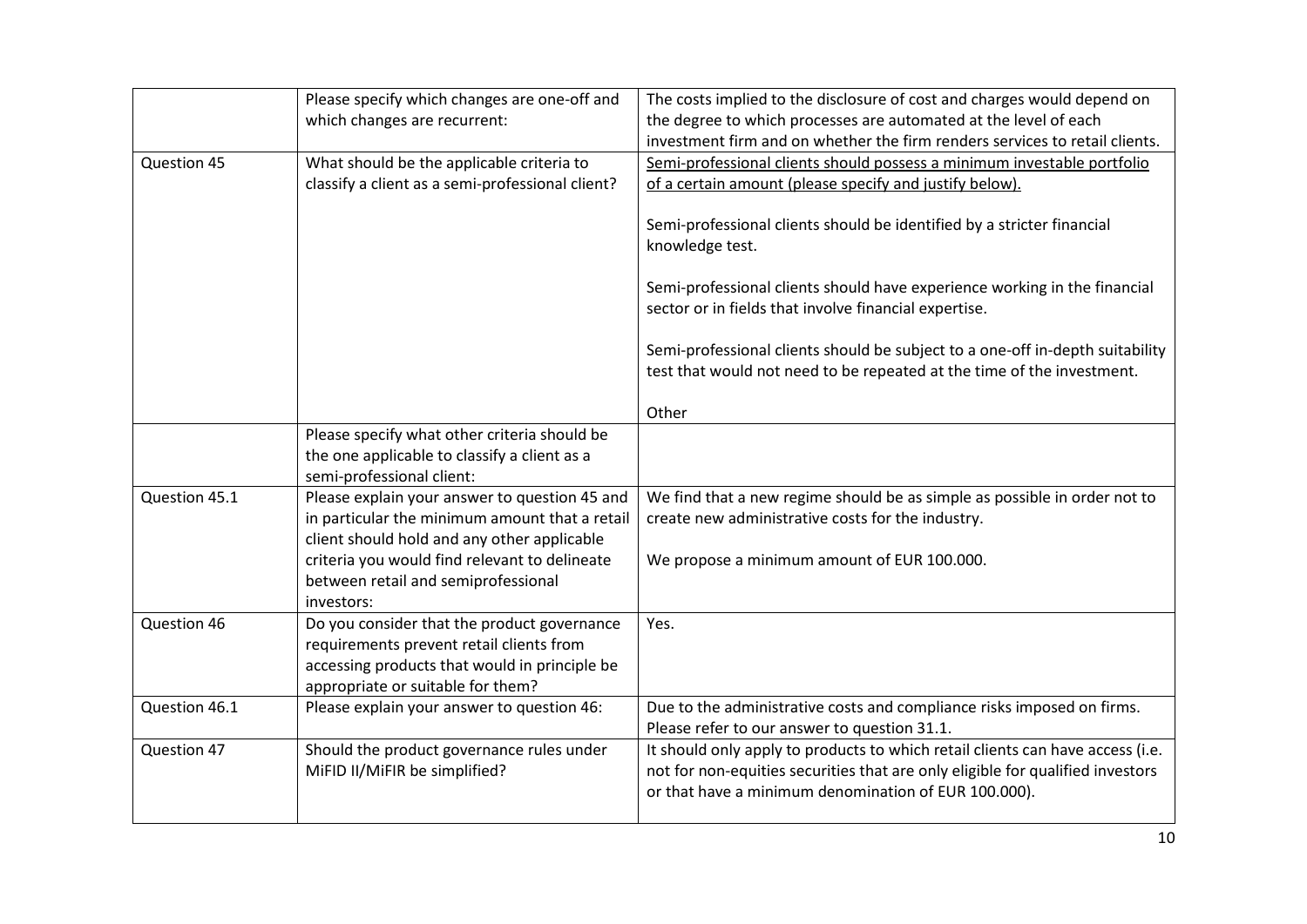|               |                                                                                                                                      | It should apply only to complex products.                                                                                                                                                                                                                                         |
|---------------|--------------------------------------------------------------------------------------------------------------------------------------|-----------------------------------------------------------------------------------------------------------------------------------------------------------------------------------------------------------------------------------------------------------------------------------|
|               |                                                                                                                                      | Other changes should be envisaged - please specify below.                                                                                                                                                                                                                         |
|               |                                                                                                                                      | Simplification means that MiFID II/MiFIR product governance rules should<br>be extended to other products.                                                                                                                                                                        |
|               |                                                                                                                                      | Overall, the measures are appropriately calibrated, the main problems lie<br>in the actual implementation.                                                                                                                                                                        |
|               |                                                                                                                                      | The regime is adequately calibrated and overall, correctly applied.                                                                                                                                                                                                               |
| Question 47.1 | Please explain your answer to question 47:                                                                                           | We find the range of products in scope excessive compared to the actual<br>mis-selling cases. Please refer to our answer to question 31.1.                                                                                                                                        |
| Question 48   | In your view, should an investment firm<br>continue to be allowed to sell a product to a                                             | Yes                                                                                                                                                                                                                                                                               |
|               | negative target market if the client insists?                                                                                        | Yes, but in that case the firm should provide a written explanation that the<br>client was duly informed but wished to acquire the product nevertheless.                                                                                                                          |
|               |                                                                                                                                      | No.                                                                                                                                                                                                                                                                               |
|               |                                                                                                                                      | Don't know / no opinion / not relevant                                                                                                                                                                                                                                            |
| Question 48.1 | Please explain your answer to question 48:                                                                                           | We find that the limitation should be dependent on the service provided.<br>In case of portfolio management/investment advice, the service should<br>not be provided if not suitable. In other cases, the client should be free to<br>choose, subject to appropriate disclosures. |
| Question 49   | Do you believe that the current rules on<br>inducements are adequately calibrated to<br>ensure that investment firms act in the best | 1 - Disagree<br>2 - Rather not agree<br>3 - Neutral                                                                                                                                                                                                                               |
|               | interest of their clients?                                                                                                           | 4 - Rather agree<br>5 - Fully agree<br>Don't know / no opinion / not relevant                                                                                                                                                                                                     |
| Question 49.1 | Please explain your answer to question 49:                                                                                           | We find that the current rules have certain adverse effects on the market<br>and on the investors. Please refer to our answer to question 31.1.                                                                                                                                   |
|               | Question 50. Would you see merits in<br>establishing an outright ban on inducements                                                  | 1 - Disagree<br>2 - Rather not agree                                                                                                                                                                                                                                              |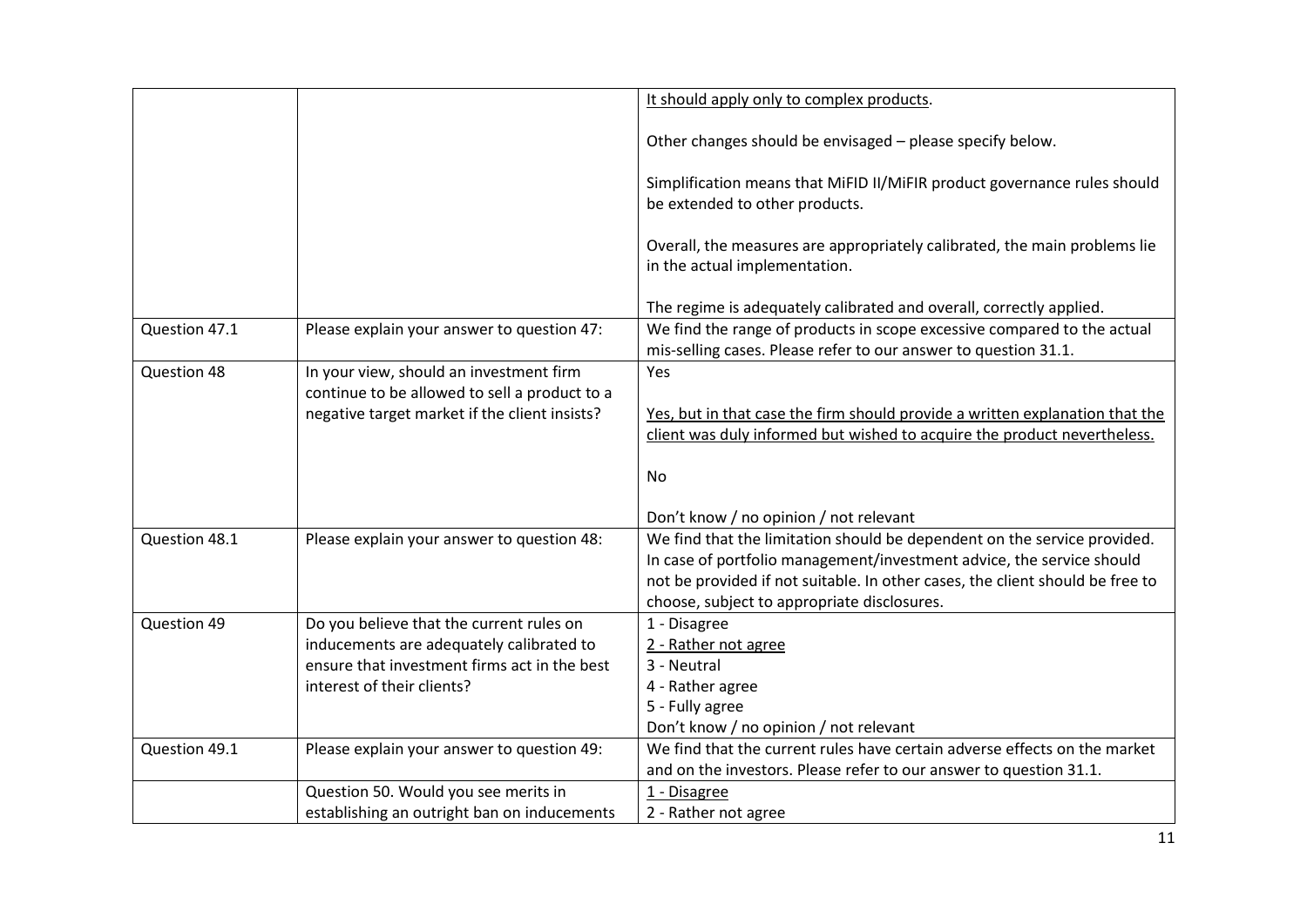|               | to improve access to independent investment    | 3 - Neutral                                                                    |
|---------------|------------------------------------------------|--------------------------------------------------------------------------------|
|               | advice?                                        | 4 - Rather agree                                                               |
|               |                                                | 5 - Fully agree                                                                |
|               |                                                | Don't know / no opinion / not relevant                                         |
| Question 50.1 | Please explain your answer to question 50:     | The bans introduced in MiFID II have had adverse effects on the market         |
|               |                                                | and on the investors. Please refer to our answer to question 31.1.             |
| Question 51   | Would you see merit in setting-up a            | 1 - Disagree                                                                   |
|               | certification requirement for staff providing  | 2 - Rather not agree                                                           |
|               | investment advice and other relevant           | 3 - Neutral                                                                    |
|               | information?                                   | 4 - Rather agree                                                               |
|               |                                                | 5 - Fully agree                                                                |
|               |                                                | Don't know / no opinion / not relevant                                         |
| Question 51.1 | Please explain your answer to question 51:     | It is the responsibility of each firm to provide appropriate advice to its     |
|               |                                                | clients. It should be possible for firms to tailor they solutions to each      |
|               |                                                | product provided.                                                              |
| Question 52   | Would you see merit in setting out an EU-wide  | 1 - Disagree                                                                   |
|               | framework for such a certification based on an | 2 - Rather not agree                                                           |
|               | exam?                                          | 3 - Neutral                                                                    |
|               |                                                | 4 - Rather agree                                                               |
|               |                                                | 5 - Fully agree                                                                |
|               |                                                | Don't know / no opinion / not relevant                                         |
| Question 52.1 | Please explain your answer to question 52:     | Certifications vary substantially across the EU due to different traditions in |
|               |                                                | the member states. Changing current set up without having clearly              |
|               |                                                | demonstrated a need to do so would entail unnecessary costs to firms and       |
|               |                                                | impact in relevant staff.                                                      |
| Question 53   | To reduce execution delays, should it be       | 1 - Disagree                                                                   |
|               | stipulated that in case of distant             | 2 - Rather not agree                                                           |
|               | communication (phone in particular) the cost   | 3 - Neutral                                                                    |
|               | information can also be provided after the     | 4 - Rather agree                                                               |
|               | transaction is executed?                       | 5 - Fully agree                                                                |
|               |                                                | Don't know / no opinion / not relevant                                         |
| Question 53.1 | Please explain your answer to question 53:     | It is important that MiFID does not hinder the normal course of business       |
|               |                                                | and the provision of services to clients. Alternative measures should be       |
|               |                                                | explored.                                                                      |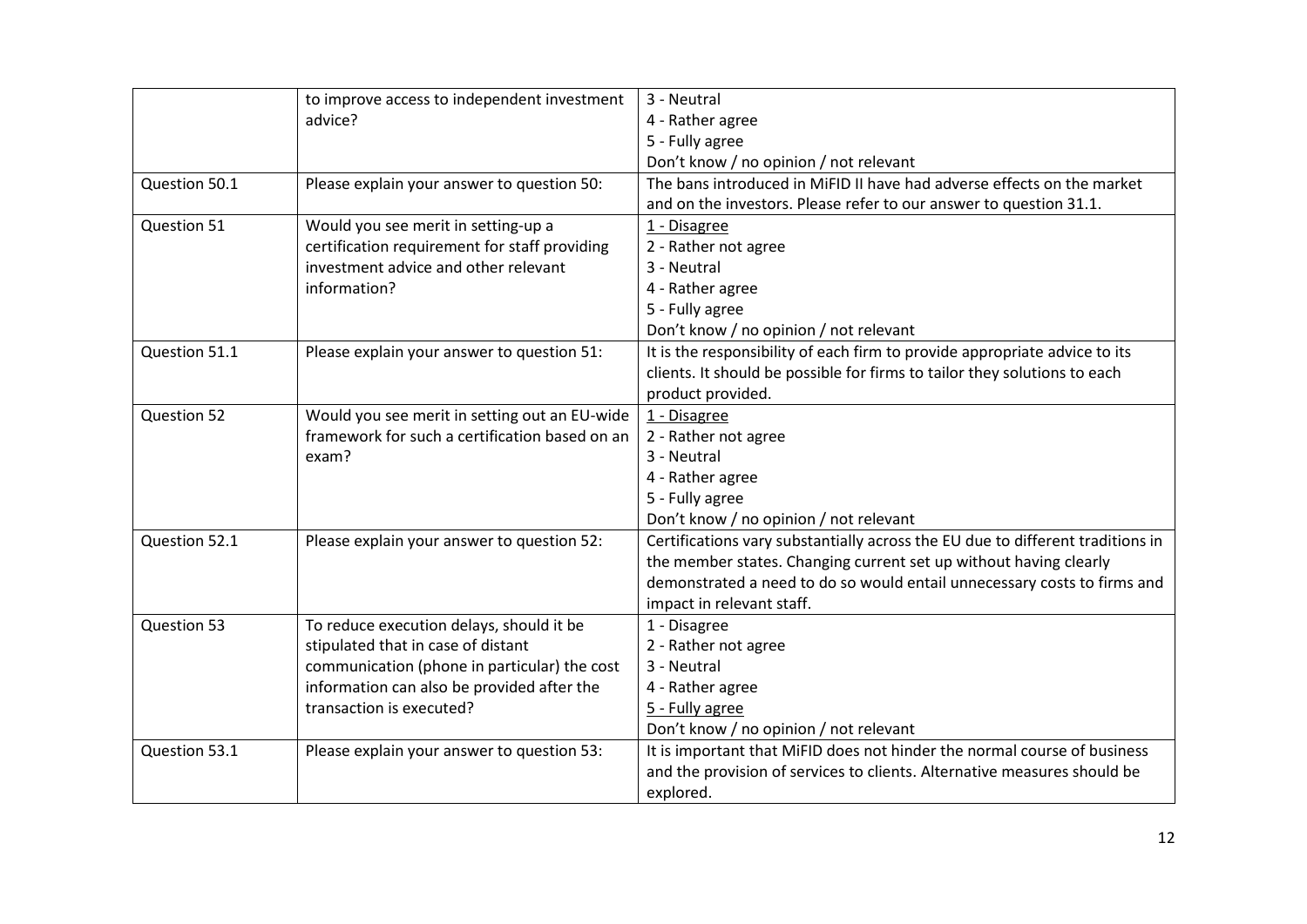| Question 54   | Are taping and record-keeping requirements                                                                                    | 1 - Disagree                                                                                                                                                                                                                                                                                                                                  |
|---------------|-------------------------------------------------------------------------------------------------------------------------------|-----------------------------------------------------------------------------------------------------------------------------------------------------------------------------------------------------------------------------------------------------------------------------------------------------------------------------------------------|
|               | necessary tools to reduce the risk of products                                                                                | 2 - Rather not agree                                                                                                                                                                                                                                                                                                                          |
|               | mis-selling over the phone?                                                                                                   | 3 - Neutral                                                                                                                                                                                                                                                                                                                                   |
|               |                                                                                                                               | 4 - Rather agree                                                                                                                                                                                                                                                                                                                              |
|               |                                                                                                                               | 5 - Fully agree                                                                                                                                                                                                                                                                                                                               |
|               |                                                                                                                               | Don't know / no opinion / not relevant                                                                                                                                                                                                                                                                                                        |
| Question 54.1 | Please explain your answer to question 54:                                                                                    | According to current rules, it is up to firms to demonstrate that they have<br>made suitability tests and appropriateness tests to each client as<br>applicable and that they have in place appropriate product governance<br>procedures. A new record-keeping requirement would therefore go<br>beyond what is necessary to protect clients. |
|               |                                                                                                                               |                                                                                                                                                                                                                                                                                                                                               |
|               |                                                                                                                               | We also note that additional administrative costs to firms due to<br>additional record-keeping will ultimately be borne by clients.                                                                                                                                                                                                           |
| Question 55   | Do you believe that the best execution reports                                                                                | 1 - Disagree                                                                                                                                                                                                                                                                                                                                  |
|               | are of sufficiently good quality to provide                                                                                   | 2 - Rather not agree                                                                                                                                                                                                                                                                                                                          |
|               | investors with useful information on the                                                                                      | 3 - Neutral                                                                                                                                                                                                                                                                                                                                   |
|               | quality of execution of their transactions?                                                                                   | 4 - Rather agree                                                                                                                                                                                                                                                                                                                              |
|               |                                                                                                                               | 5 - Fully agree                                                                                                                                                                                                                                                                                                                               |
|               |                                                                                                                               | Don't know / no opinion / not relevant                                                                                                                                                                                                                                                                                                        |
|               | Please explain your answer to question 55:                                                                                    | We do not find the rationale behind the obligation to report on top five<br>venues clear. From our experience, this reporting is also not in demand<br>from clients. As a regulatory cost without any obvious benefit to clients it<br>should be considered removed.                                                                          |
| Question 56   | What could be done to improve the quality of                                                                                  | Comprehensiveness (irrelevant)                                                                                                                                                                                                                                                                                                                |
|               | the best execution reports issued by                                                                                          | Format of the data (irrelevant)                                                                                                                                                                                                                                                                                                               |
|               | investment firms?                                                                                                             | Quality of data (irrelevant)                                                                                                                                                                                                                                                                                                                  |
|               |                                                                                                                               | Other (irrelevant)                                                                                                                                                                                                                                                                                                                            |
|               | Please specify what else could be done to<br>improve the quality of the best execution<br>reports issued by investment firms: | N/A                                                                                                                                                                                                                                                                                                                                           |
| Question 56.1 | Please explain your answer to question 56:                                                                                    | Please refer to our answer to question 55.                                                                                                                                                                                                                                                                                                    |
| Question 57   | Do you believe there is the right balance in                                                                                  | 1 - Disagree                                                                                                                                                                                                                                                                                                                                  |
|               | terms of costs between generating these best                                                                                  | 2 - Rather not agree                                                                                                                                                                                                                                                                                                                          |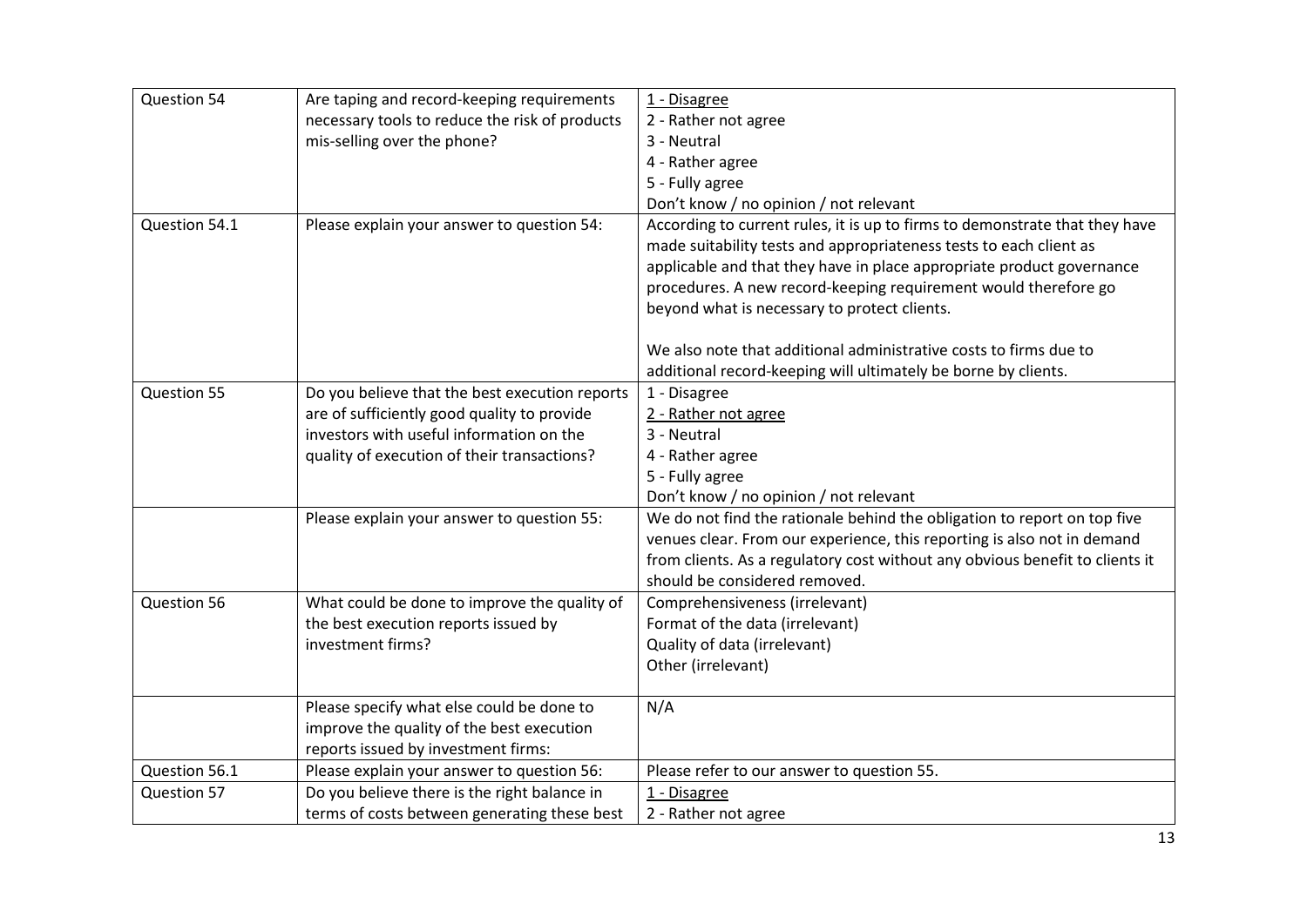|                             | execution reports and the benefits for                                                                                                                                                                                                                                              | 3 - Neutral                                                                                                                                                                                                                                                                                                                                 |
|-----------------------------|-------------------------------------------------------------------------------------------------------------------------------------------------------------------------------------------------------------------------------------------------------------------------------------|---------------------------------------------------------------------------------------------------------------------------------------------------------------------------------------------------------------------------------------------------------------------------------------------------------------------------------------------|
|                             | investors?                                                                                                                                                                                                                                                                          | 4 - Rather agree                                                                                                                                                                                                                                                                                                                            |
|                             |                                                                                                                                                                                                                                                                                     | 5 - Fully agree                                                                                                                                                                                                                                                                                                                             |
|                             |                                                                                                                                                                                                                                                                                     | Don't know / no opinion / not relevant                                                                                                                                                                                                                                                                                                      |
| Question 57.1               | Please explain your answer to question 57:                                                                                                                                                                                                                                          | Please refer to our answer to question 55.                                                                                                                                                                                                                                                                                                  |
| <b>Research</b>             |                                                                                                                                                                                                                                                                                     |                                                                                                                                                                                                                                                                                                                                             |
| unbundling rules            |                                                                                                                                                                                                                                                                                     |                                                                                                                                                                                                                                                                                                                                             |
| and SME research            |                                                                                                                                                                                                                                                                                     |                                                                                                                                                                                                                                                                                                                                             |
| coverage                    |                                                                                                                                                                                                                                                                                     |                                                                                                                                                                                                                                                                                                                                             |
| Question 58                 | What is your overall assessment of the effect<br>of unbundling on the quantity, quality and<br>pricing of research?                                                                                                                                                                 | The quantity/availability of research has clearly diminished. Due to the<br>lesser availability and thus choice, the quality to firms using research has<br>also in certain cases been reduced. From our experience, the overall<br>pricing has been reduced - however accompanied by a rise in the price of<br>certain execution services. |
| X. Foreign exchange<br>(FX) |                                                                                                                                                                                                                                                                                     |                                                                                                                                                                                                                                                                                                                                             |
| Question 92                 | Do you believe that the current regulatory                                                                                                                                                                                                                                          | 1 - Disagree                                                                                                                                                                                                                                                                                                                                |
|                             | framework is adequately calibrated to prevent                                                                                                                                                                                                                                       | 2 - Rather not agree                                                                                                                                                                                                                                                                                                                        |
|                             | misbehaviours in the area of spot foreign                                                                                                                                                                                                                                           | 3 - Neutral                                                                                                                                                                                                                                                                                                                                 |
|                             | exchange (FX) transactions?                                                                                                                                                                                                                                                         | 4 - Rather agree                                                                                                                                                                                                                                                                                                                            |
|                             |                                                                                                                                                                                                                                                                                     | 5 - Fully agree                                                                                                                                                                                                                                                                                                                             |
|                             |                                                                                                                                                                                                                                                                                     | Don't know / no opinion / not relevant                                                                                                                                                                                                                                                                                                      |
| Question 92.1               | If you do not believe that the current<br>regulatory framework is adequately calibrated<br>to prevent misbehaviours in the area of spot<br>foreign exchange (FX) transactions, which<br>recommendations would you make to<br>improve the robustness of the regulatory<br>framework? | N/A                                                                                                                                                                                                                                                                                                                                         |
| Question 92.1               | Please explain your answer to question 92:                                                                                                                                                                                                                                          | We are not aware of the background for this question and do not have any<br>particular experience with misbehaviour in FX spot trading in the Danish<br>market.                                                                                                                                                                             |
|                             |                                                                                                                                                                                                                                                                                     | Moreover, we do not find FX spot to be a product easily adapted to the<br>MIFID regulatory framework in its current form.                                                                                                                                                                                                                   |